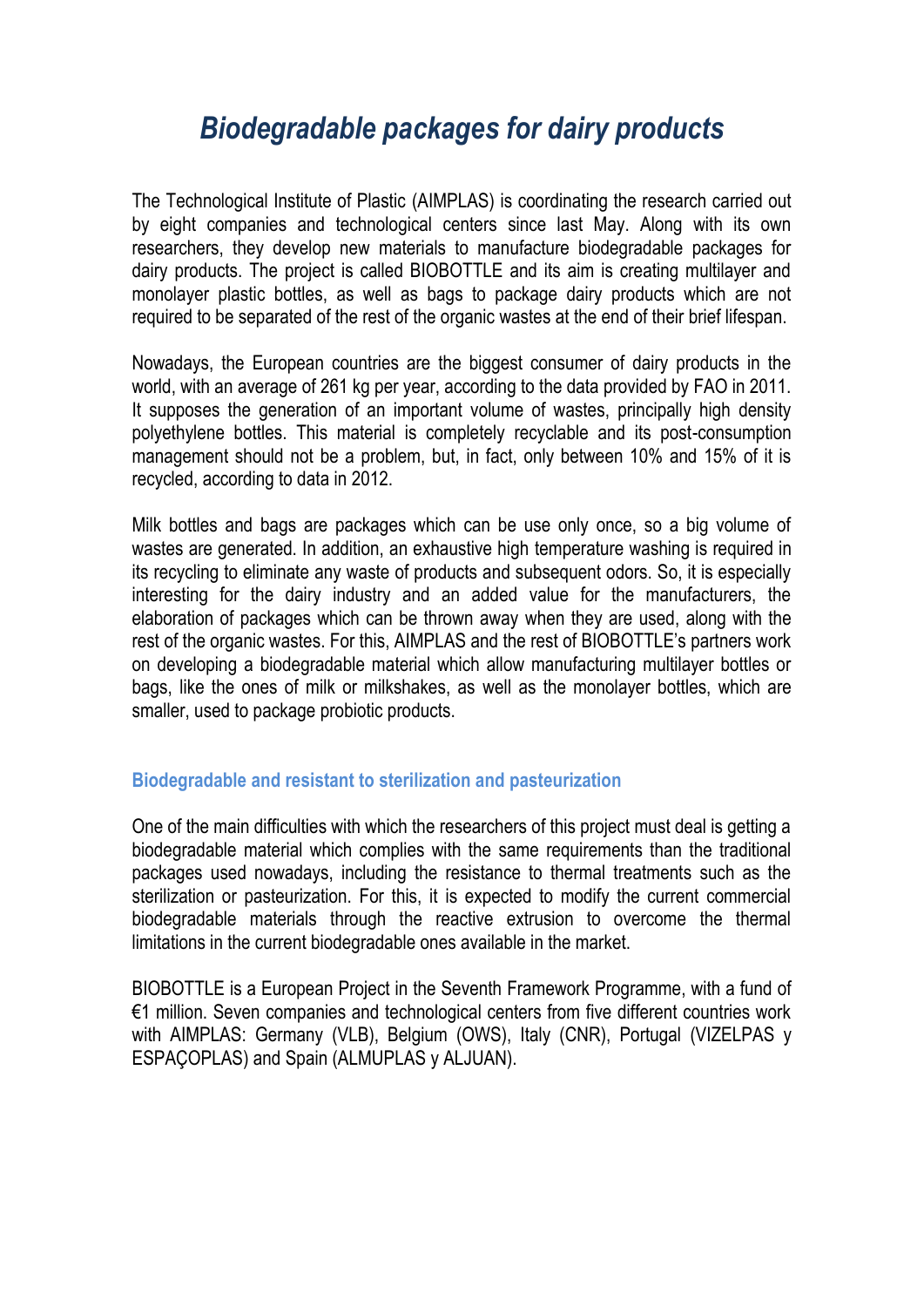

*This project has received funding from the European Union's Seventh Framework Programme for Research, technological development and demonstration (FP7/2007-2013) under grant agreement n° [606350].*



Kick of Meeting in AIMPLAS (Valencia – SPAIN)